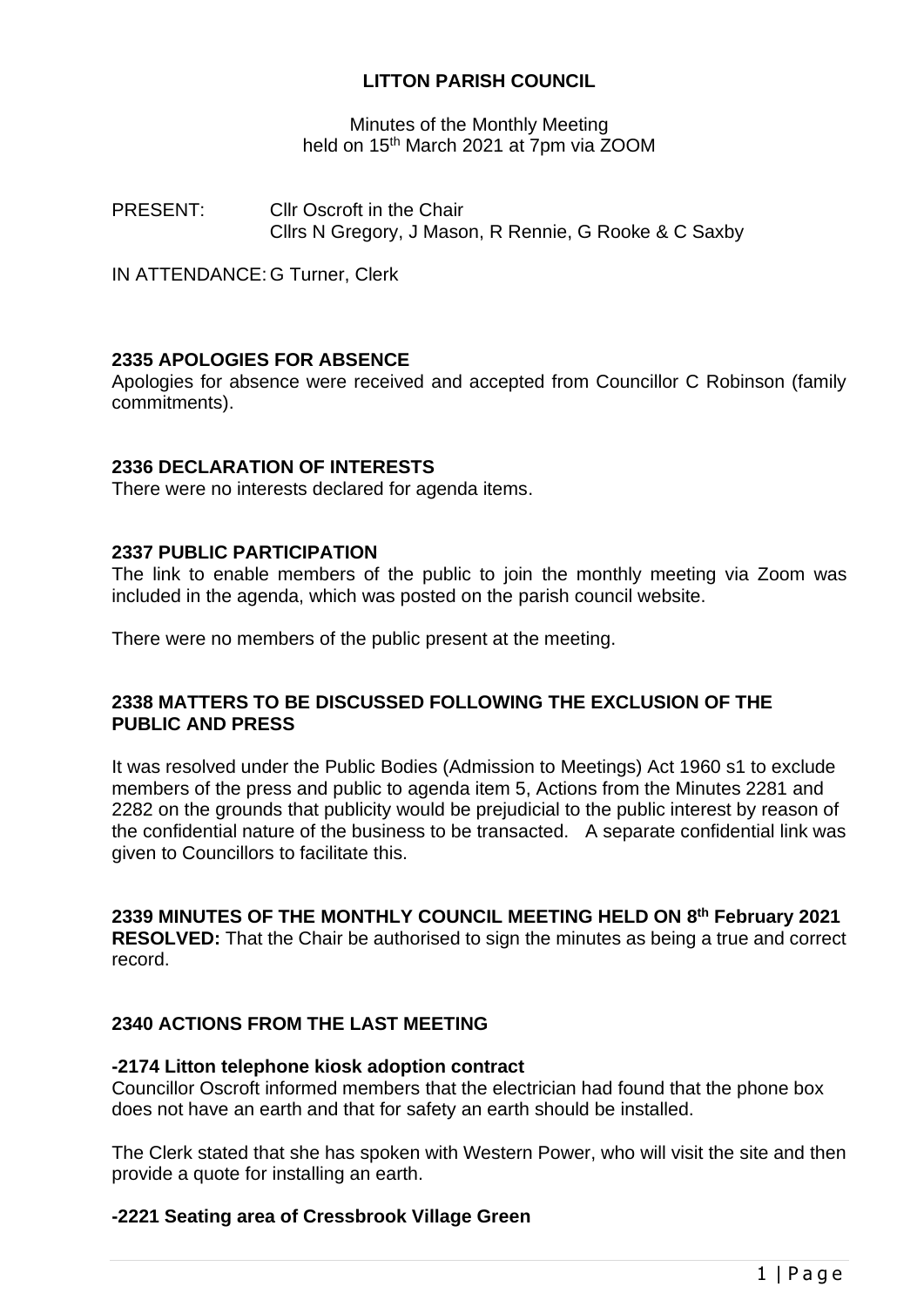**IT WAS RESOLVED:** That Councillor Mason will remove the bench on the patio area, as it has deteriorated beyond repair and will check on the condition of the other benches on the village green.

## **-2250 PARKING, SIGNAGE AND OVERGROWN VERGES AT CRESSBROOK**

An email regarding the outcome of a Cabinet Member meeting – Highways Transport, regarding Cressbrook's Petition - Request for Speed Management Measures to Address Road Safety Issues was circulated to members.

**IT WAS RESOLVED:** That the parish council will support the proposals.

# **-2252 PLAYGROUND IMPROVEMENTS**

Councillor Rooke informed members that consensus was that Proludic Ltd's design most reflected the survey results and that the application for funding of the new equipment had been submitted to Tarmac.

#### **-2275 Extension of white lines opposite Hall Lane to enable the service bus space to turn around**

It was noted that DCC have offered to meet with Councillors to look at the problems encountered by the service bus when turning around in Litton.

**IT WAS RESOLVED:** To reply to DCC accepting their offer to meet in an attempt to find a solution.

## **-2778 REQUEST FOR FOOTPATH NEAR NEW HOUSES AT LITTON DALE**

It was reported that DCC had refused the Council's request for a new footpath along Litton Dale.

**IT WAS AGREED:** To ask DCC to reconsider their decision.

#### **-2331 REQUEST FOR NEW WASTE BIN ON THE VILLAGE GREEN BY THE VILLAGE SHOP**

Councillor Gregory reported that there is a DDDC waste bin in the cemetery shed.

**IT WAS RESOLVED:** To place the bin on the village green near the phone box.

#### **FOLLOWING THE EXCLUSION OF THE PUBLIC AND PRESS**

#### **-2281 VEHICULAR ACCESS ACROSS THE VILLAGE GREENS**

**IT WAS RESOLVED:** To contact the Open Spaces Society for further advice.

#### **-2282 SUNNYBANK**

It was noted that Councillors Mason and Rooke, along with the Clerk will meet with Kerry to convey the outcome of the discussions following legal advice.

#### **2341 HANDY PERSON CONTRACT APPLICATIONS**

It was noted that following the interview process, the handy-person contract had been awarded to James Warriner Handyman & Garden Services.

#### **2342 CEMETERY FEE REGULATIONS**

The current cemetery fee regulations were circulated to members.

**IT WAS AGREED:** That they are suitably clear and therefore do not require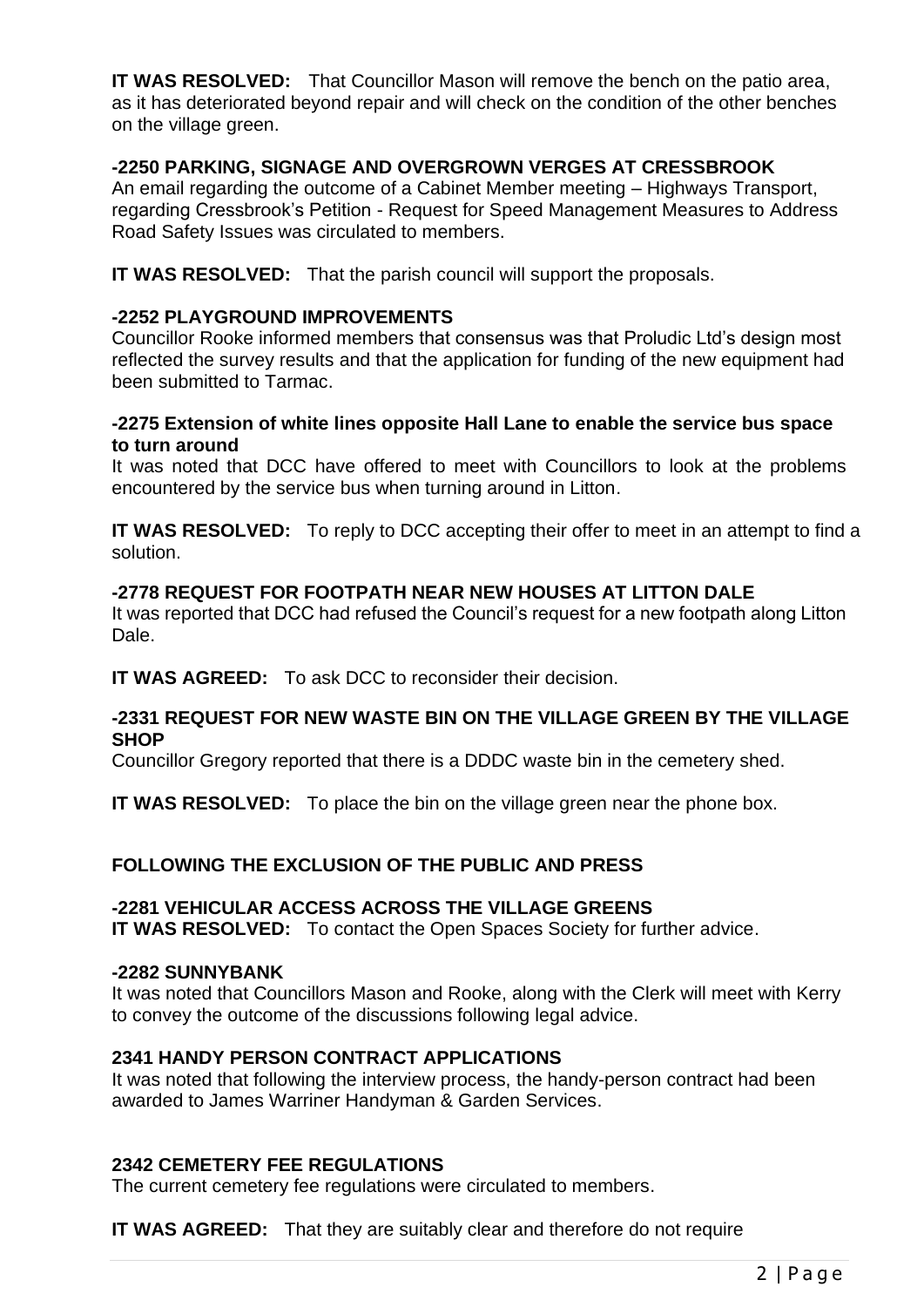amendment at this current time.

# **2343 FEEBACK FROM TIDESWELL & DISTRICT ENVIRONMENT GROUP MEETING**

Councillors Rennie and Rooke provided feedback from the recent TDEG Meeting.

**IT WAS RESOLVED:** That the Councillor Rennie will advertise on Facebook for a volunteer Wildlife Officer.

**IT WAS ALSO RESOLVED:** That Councillors will identify areas in the parish that would be good locations for planting wildflowers.

# **2344 VILLAGE GREENS/VERGES & LITTER PICKER**

It was noted that there is quite extensive damage from vehicles driving over the village greens.

**IT WAS RESOLVED:** That once the weather improves the council will ask the handy person to roller the greens to flatten the ruts and spread some seed.

Councillor Mason informed members that she would be willing to arrange a litter pick in the village.

**IT WAS RESOLVED:** That Councillor Mason will arrange a date for a litter pick and contact DDDC regarding borrowing the necessary equipment.

#### **2345 REVIEW OF PLANNING POLICY**

The copy of the council's planning policy was circulated to members for review.

**IT WAS RESOLVED:** That the planning policy does not require amending at the current time.

#### **2346 ANNUAL PARISH MEETING/JUNE MEETING**

**IT WAS RESOLVED:** To hold the Annual Parish Meeting at 6pm on Monday 28<sup>th</sup> June in Litton Village Hall.

#### **2347 SPECIAL DISPENSATION REQUEST FROM COUNCILLOR ROBINSON**

The Clerk informed the meeting that Councillor Robinson had submitted a request for special dispensation not to attend Council meetings until June 2021 due to other commitments.

**IT WAS RESOLVED:** To grant the special dispensation request to Councillor Robinson as she is a valued member of the Council.

#### **2348 FINANCE**

#### **Accounts for Payment**

The Clerk submitted a schedule of accounts in the sum of £1,102.74 for approval.

**IT WAS RESOLVED:** That the schedule of accounts be signed and the accounts to which they relate be paid.

It was noted that the current account balance as at 15<sup>th</sup> March 2021 was £3,438.62. Reserve account balances were £10,155.64.